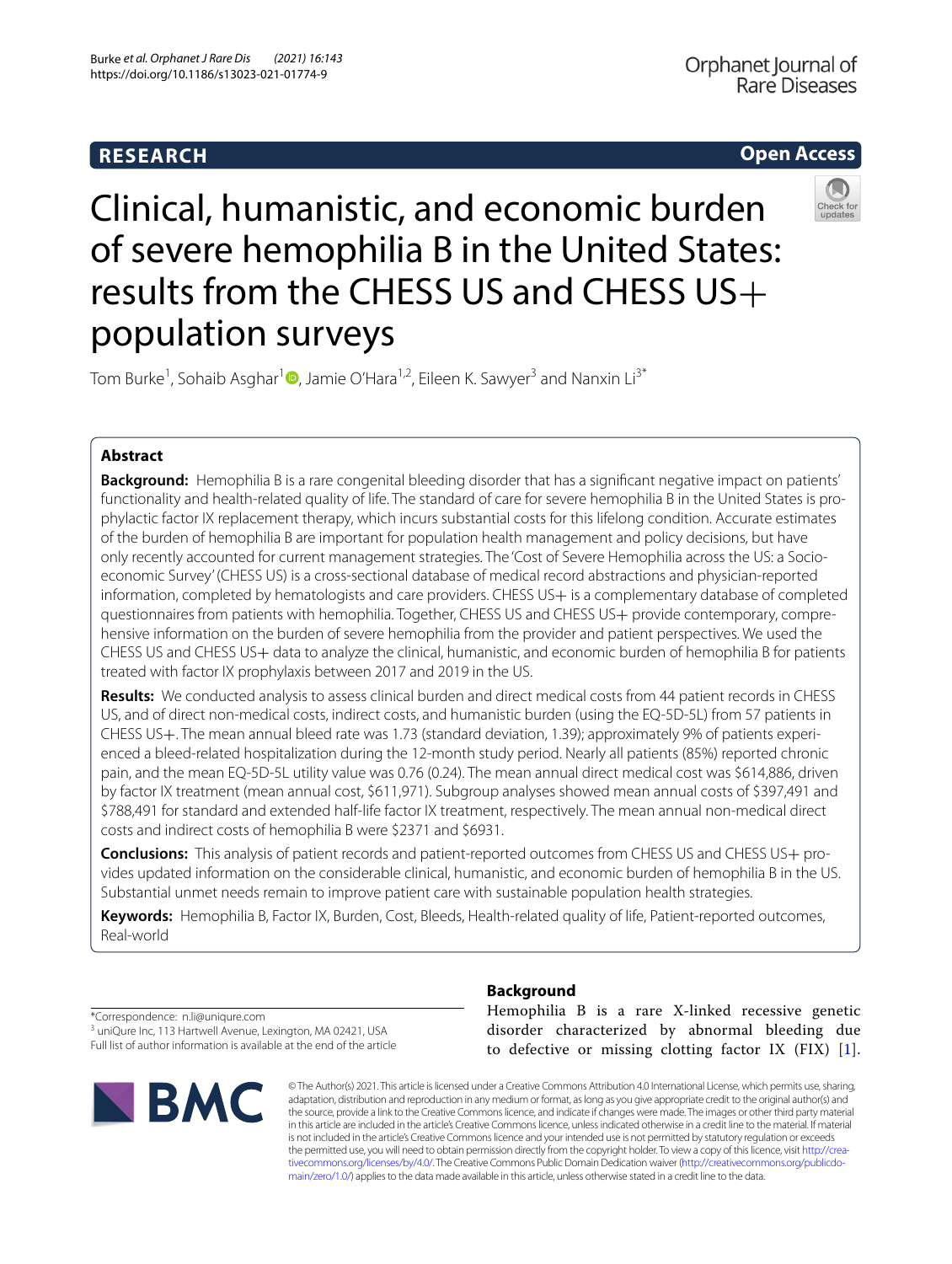Approximately 6000 people in the US have hemophilia B [[2\]](#page-6-1), which occurs predominantly in males [[3\]](#page-6-2). The severity of hemophilia B is based on the endogenous FIX level. Mild (FIX activity 5 to 40% IU/dL) and moderate (1 to < 5% IU/dL) hemophilia B are generally associated with excessive bleeding with trauma, and sometimes, spontaneous bleeding  $[4-7]$  $[4-7]$ . In severe disease (FIX level < 1 IU/dL), spontaneous and recurrent bleeding into joints is frequent, leading to deformity, arthritis at an early age, and long-term sequelae [[8](#page-6-5)–[11](#page-6-6)].

Hemophilia B is known to cause substantial functional limitations and reduced health-related quality of life (HRQoL)  $[12-14]$  $[12-14]$  related to bleeding and joint damage, and other disease-related complications [\[15](#page-6-9), [16\]](#page-6-10). Prophylactic administration of FIX replacement therapy is the standard of care for severe hemophilia B in the US  $[17–20]$  $[17–20]$ , and has helped improve life expectancy to approach that of the general population  $[21]$  $[21]$ . Extended half-life (EHL) and standard half-life (SHL) formulations are administered often, every 1–2 weeks and 2–3 times per week, respectively, which incurs a treatment burden on patients [[22,](#page-6-14) [23](#page-6-15)] and a notable economic burden to healthcare systems and society [[24](#page-6-16)[–27](#page-6-17)].

Studies of the nonclinical burden of hemophilia B often focus on the cost of FIX prophylaxis, which accounts for the majority of direct costs, as analyzed in a recent analysis of administrative claims and a systematic literature review [\[26](#page-6-18), [28\]](#page-6-19). Few recent studies have examined indirect costs and non-medical direct costs, which comprise a smaller proportion of total costs but impose a considerable burden on patients, their caregivers, and society [[27,](#page-6-17) [29](#page-7-0)]. The European CHESS study reported lost wages for both patients and caregivers, and substantial costs to patients related to the demands of managing both the disease and lifelong treatment [\[30](#page-7-1)]. Such estimates of patient-centered burden have been less well characterized in the United States since the advent of newer treatment options, such as EHL prophylaxis. The hemophilia treatment advances that have prolonged life expectancy have also brought attention to examining the quality of those additional life-years, requiring deeper understanding of the impact of disease and treatment on all aspects of patients' lives. As such, accounting for both direct and indirect costs is important for evidence-based policy and population health management decisions.

The 'Cost of Severe Hemophilia across the US: a Socioeconomic Survey' (CHESS US) study was designed to provide population-based insights on the real-world burden of severe hemophilia in the US. We used the CHESS US datasets to further characterize the clinical, humanistic, and economic burden of severe hemophilia B for patients treated with FIX prophylaxis in the US.

# **Results**

# **Patients**

Of 576 patients in CHESS US, 132 (23%) had severe hemophilia B of whom 33% (44/132) had an evaluable record of continuous FIX prophylaxis and were included in the analysis (20 received SHL, 24 received EHL). Of the 88 patients with severe haemophilia B who were excluded, 54 had on-demand treatment, 18 had intermittent prophylaxis, 1 had no record of treatment, and 15 with continuous prophylaxis had inadequate treatment information ( $n=2$ ) or <15 IU/kg dose per infusion  $(n=13)$ . Of 356 patients in CHESS US+, 97 (27%) had severe hemophilia B of whom 59% (57/97) had a record of FIX prophylaxis and were included in the analysis (22 received SHL, 35 received EHL).

Baseline demographic and clinical characteristics for both analysis cohorts are summarized in Table [1](#page-1-0). In CHESS US, patients were on average 28 years old and had a mean weight of 75.7 kg. Patients in CHESS US+ appeared to be slightly older (mean age, 35.6 years) and slightly heavier (mean weight, 85.6 kg). Across cohorts, half of patients reported full-time employment (52% and 49%, respectively), and nearly all patients reported insurance coverage (82% and 100%). The most common medical comorbidities were anxiety, depression, osteoarthritis, and type 2 diabetes. We observed a low prevalence of hepatitis B, hepatitis C, and human immunodeficiency virus (HIV) in both cohorts, consistent with the average age in each cohort.

<span id="page-1-0"></span>**Table 1** Baseline demographics and clinical characteristics

|                            | CHESS US<br>$n = 44$ | CHESS US+<br>$n = 57$ |
|----------------------------|----------------------|-----------------------|
| Age, mean (SD) (years)     | 27.64 (11.05)        | 35.84 (12.69)         |
| Weight, mean (SD) (kg)     | 75.71 (13.42)        | 85.57 (21.15)         |
| Comorbidities, n (%)       |                      |                       |
| Anxiety                    | 1(2.3%)              | 16 (28.1%)            |
| Depression                 | 3(6.8%)              | 13 (22.8%)            |
| Type 2 diabetes mellitus   | $3(6.8\%)$           | $1(1.8\%)$            |
| Hepatitis B                | 0                    | 8 (14.0%)             |
| Hepatitis C                | 2(5%)                | $\Omega$              |
| <b>HIV</b>                 | 0                    | $5(8.8\%)$            |
| Osteoarthritis             | 0                    | 12 (21.1%)            |
| Osteoporosis               | 0                    | $1(1.8\%)$            |
| Employment status, n (%)   |                      |                       |
| Full-time employed         | 20 (52.3%)           | 28 (49.1%)            |
| Part-time employed         | $4(9.1\%)$           | 14 (24.6%)            |
| Unemployed/Student/Retired | 17 (38.6%)           | 15 (26.3%)            |
| Insurance coverage, n (%)  |                      |                       |
| Yes                        | 36 (81.8%)           | 57 (100%)             |

HIV human immunodeficiency virus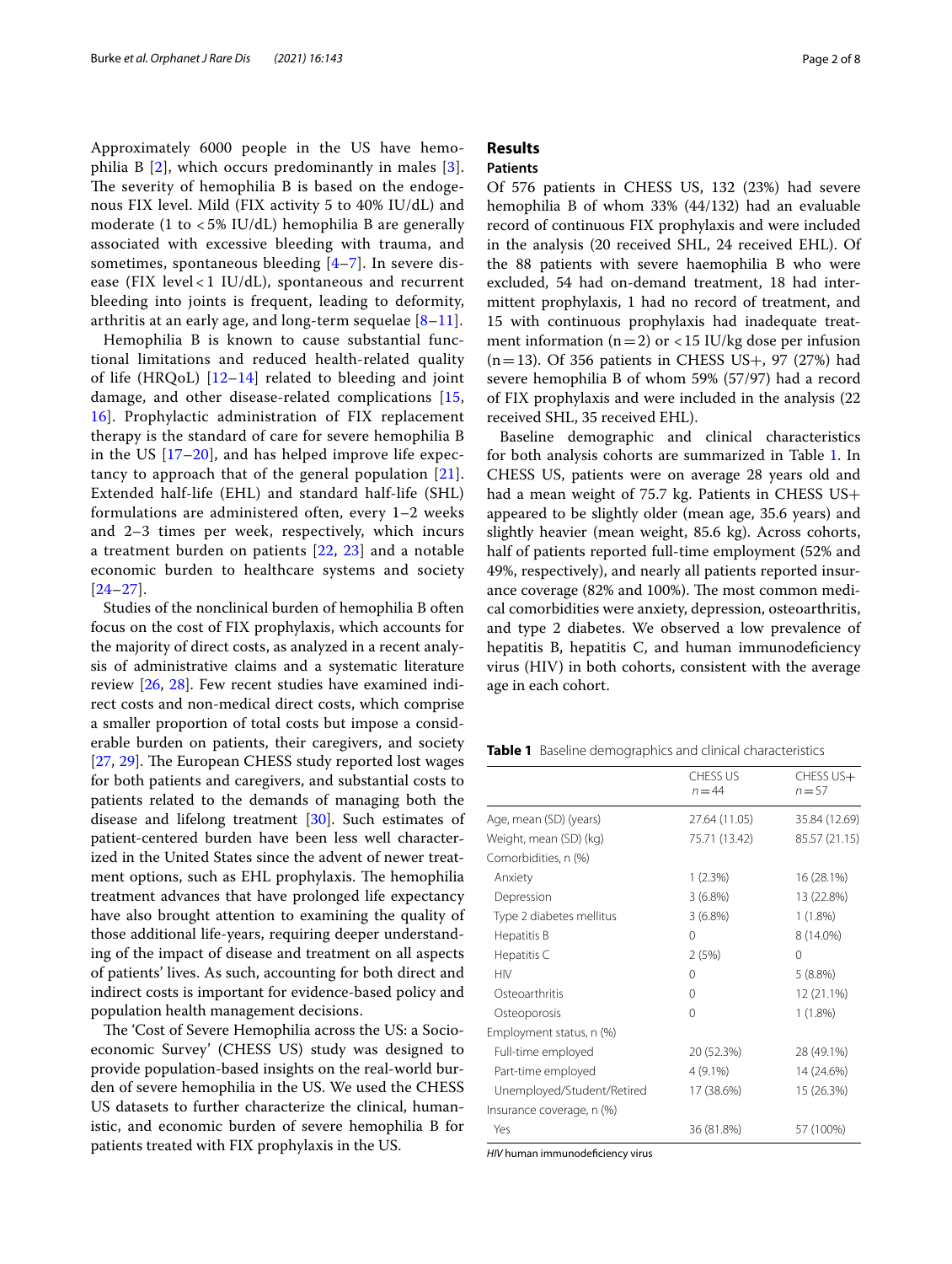# <span id="page-2-0"></span>**Table 2** Clinical outcomes

|                                | <b>CHESS US</b><br>$n = 44$ |
|--------------------------------|-----------------------------|
| <b>ABR</b>                     |                             |
| Mean (SD)                      | 1.73(1.39)                  |
| Median (range)                 | $2.00(0-5)$                 |
| Bleed-related hospitalizations |                             |
| One or more admissions         | $4(9.1\%)$                  |
| Inpatient stay, mean (SD)      | 0.34(1.22)                  |
| ICU stay, mean (SD)            | 0.23(0.86)                  |
| Target joints                  |                             |
| 0 <sub>TJ</sub>                | 36 (81.8%)                  |
| 1 <sub>TJ</sub>                | $4(9.1\%)$                  |
| $2+TJ$                         | 4 (9.1%)                    |
| Problem joints                 |                             |
| 0P                             | 39 (88.6%)                  |
| 1 PJ                           | $2(4.5\%)$                  |
| $2 + P$                        | $3(6.8\%)$                  |

# **Clinical outcomes**

The mean annual bleed rate (ABR) from CHESS US was 1.73 (SD 1.39; median 2.0; Table [2\)](#page-2-0). At least one bleedrelated hospitalization was reported by 9.1% of CHESS US patients in the previous year, with a mean length of stay of 0.3 days. One-ffth (18%) of patients reported at least one target joint, and 11% of patients reported at least one problem joint.

# **Humanistic outcomes**

The mean reported EQ-5D-5L score was 0.74 (SD 0.26). More than one-quarter (28%) of patients from CHESS US+ reported chronic pain ratings  $>6/10$ , and half (56%) reported pain 1–5/10 on average over the past year. Slightly more than half of patients (56%) from CHESS US+ reported that their daily lives were compromised by hemophilia B, and nearly all (91%) reported adapting their FIX treatment schedule to account for anticipated physical activity demands (Table [3\)](#page-2-1).

# **Economic outcomes**

The annual FIX usage per patient from CHESS US was 257,216 IU (Fig. [1\)](#page-3-0), with an annual cost of \$611,971. Usage of FIX among those who received SHL was 287,141 IU, with a corresponding annual cost of \$397,491. For patients who received EHL, annual FIX usage was 232,278 IU with a corresponding annual cost of \$788,861. Total annual direct medical costs of hemophilia B from CHESS US were \$614,886, driven almost entirely by the cost of FIX treatment (\$611,971;

# <span id="page-2-1"></span>**Table 3** Humanistic outcomes

|                                             | CHESS US+<br>$n = 57$ |
|---------------------------------------------|-----------------------|
| EQ_5D_5L utility value                      |                       |
| Mean (SD)                                   | 0.74(0.26)            |
| Chronic pain                                |                       |
| No pain                                     | $9(15.8\%)$           |
| Pain level 1-5                              | 32 (56.1%)            |
| Pain level 6-10                             | 16 (28.1%)            |
| Daily life compromised by hemophilia        |                       |
| Yes                                         | 32 (56.1%)            |
| No                                          | 25 (43.9%)            |
| Adapt treatment regimen (physical activity) |                       |
| Yes                                         | 52 (91.2%)            |
| Nο                                          | $5(8.8\%)$            |

Table [4\)](#page-4-0). The annual direct medical cost of hemophilia B excluding FIX treatment was \$2885.

Annual non-medical direct costs from CHESS US+ were \$2371, driven primarily by caregiver expenses (\$1566 for professional and informal caregiving; Table [5](#page-4-1)). Annual indirect costs of \$6931 were driven by hemophilia-related unemployment and early retirement.

# **Discussion**

Despite recent improvements in treatment options, our analysis of the CHESS US and CHESS US+ datasets have shown a persistent and comprehensive clinical, humanistic, and economic burden of hemophilia B on patients receiving FIX prophylaxis, with substantial FIX treatment-driven costs to payers and society. Bleeding-related health resource use was accompanied by chronic pain and compromised employment due to hemophilia, along with non-medical and indirect costs related to self-management and use of professional or informal caregivers. These personal and societal costs were observed in addition to high treatment costs, emphasizing the remaining unmet needs for reducing the burden of hemophilia B with sustainable population health strategies and treatment options.

Despite receiving FIX prophylaxis, patients with severe hemophilia B continue to experience breakthrough bleeding and may eventually develop hemophilic arthropathy [\[31\]](#page-7-2). We observed target joints in approximately 20% of patients, and a mean ABR of 1.73 that was consistent with other recent real-world studies [[27,](#page-6-17) [32](#page-7-3)]. These breakthrough bleeds could be related to repeated FIX trough periods, during which patients are exposed to higher risk of bleeding [\[33](#page-7-4), [34](#page-7-5)], and the frequent infusions that may compromise treatment adherence and limit the real-world efectiveness of FIX prophylaxis [[33](#page-7-4),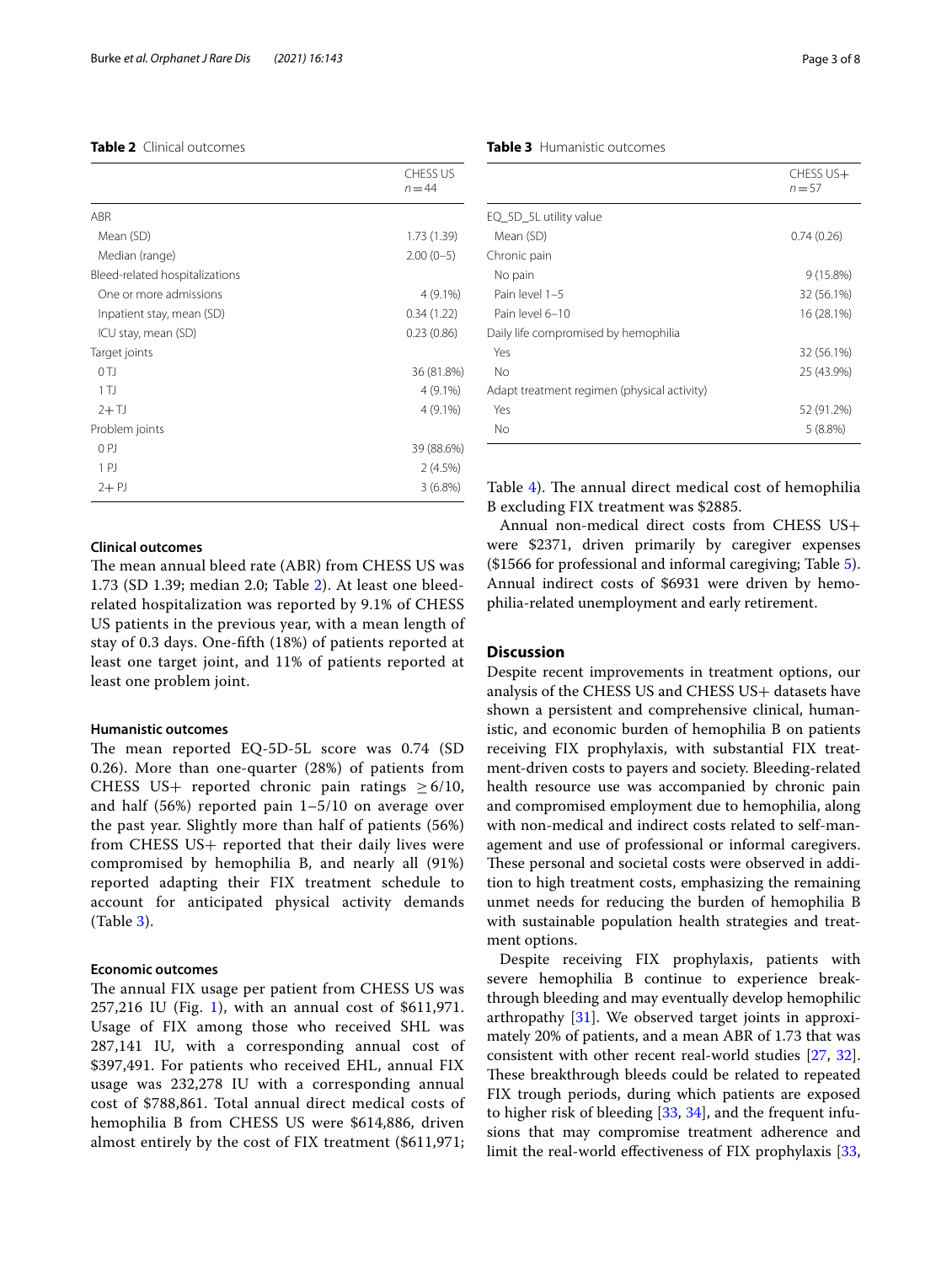

<span id="page-3-0"></span>[34\]](#page-7-5). Taken together, our fndings suggest that even with access to prophylaxis, patients with severe hemophilia B remain at considerable risk for arthropathy and longterm damage.

Our fndings are consistent with previous reports of the burden hemophilia B and continuous FIX treatment impose on patients and their families [[12–](#page-6-7)[14](#page-6-8)]. Nearly all (85%) patients in CHESS US+ reported some level of chronic pain, which is a patient-important outcome

highlighted in the US Food and Drug Administration (FDA) Patient-Focused Drug Development (PFDD) initiative for hemophilia [[35](#page-7-6)]. We observed a corresponding level of humanistic burden, with an average EQ-5D-5L utility value of 0.74 which is consistent with the range of values reported in a recent systematic literature review [\[36](#page-7-7)]. More than half of patients reported that hemophilia had compromised their daily lives, and nearly all reported an infuence of FIX treatment scheduling on their physical activity.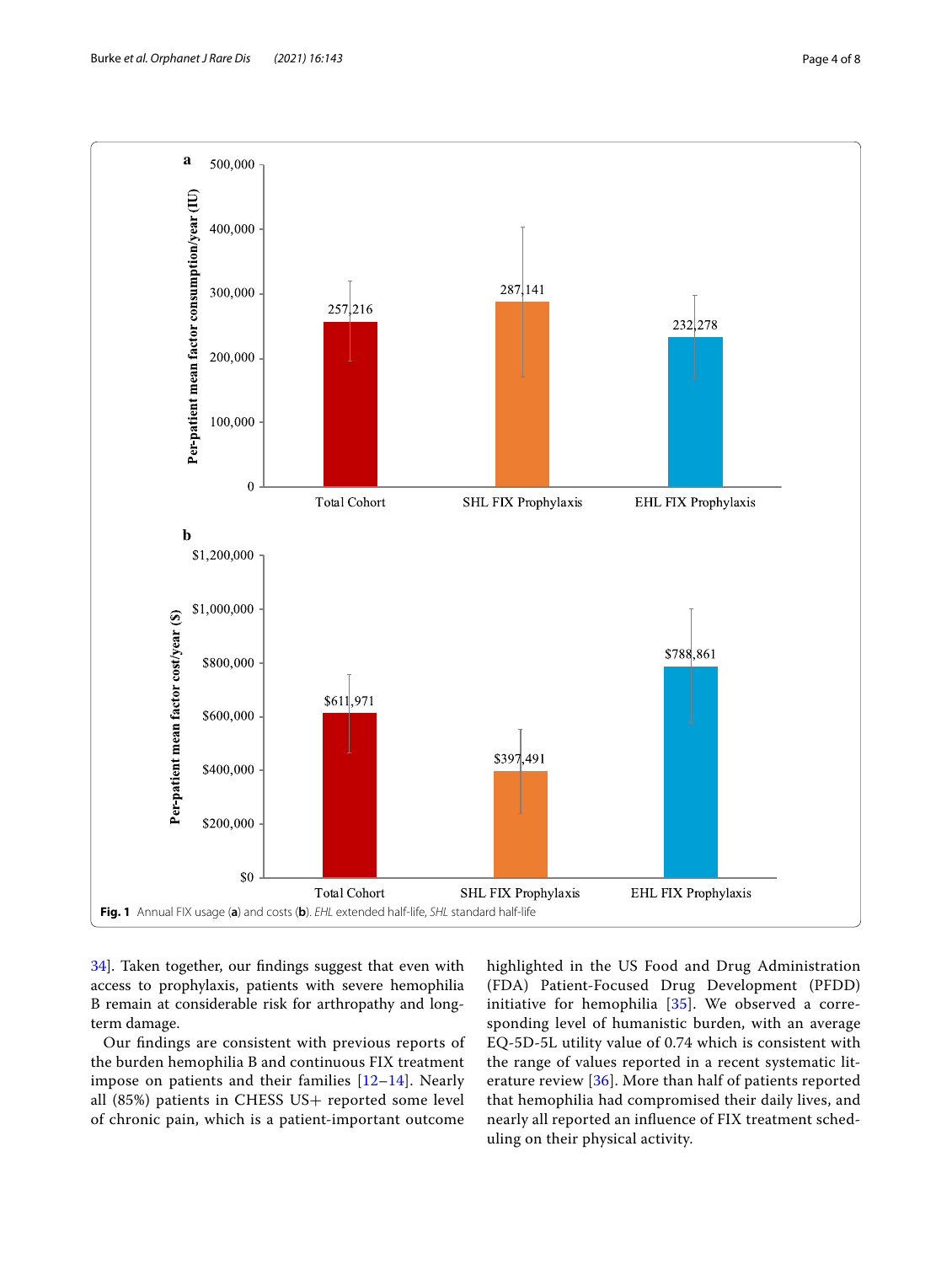<span id="page-4-0"></span>**Table 4** Economic outcomes: direct medical costs

| Mean (SD), unless noted                              | <b>CHESS US</b><br>$n = 44$ |
|------------------------------------------------------|-----------------------------|
| Hemophilia consultation                              | \$271 (\$113)               |
| Other consultation                                   | \$73 (\$66)                 |
| <b>Blood tests</b>                                   | \$191 (\$116)               |
| Other tests                                          | \$87 (\$268)                |
| Ward inpatient                                       | \$2194 (\$7845)             |
| ICU                                                  | \$4123 (\$14.284)           |
| Factor IX                                            | \$611.971 (\$497.281)       |
| Total direct medical cost ( $N = 44$ )—excluding FIX | \$2885 (\$7857)             |
| Total direct medical cost ( $N = 44$ )—including FIX | \$614,886 (\$498,839)       |

Costs were calculated in 2019 USD based on Factor IX consumption reported by the physicians, using Factor IX unit costs from IBM® Micromedex® RED BOOK<sup>®</sup>

<span id="page-4-1"></span>**Table 5** Economic outcomes: non-medical and indirect costs

| Mean (SD), unless noted                       | CHESS US+<br>$n = 57$ |
|-----------------------------------------------|-----------------------|
| Non-medical cost                              |                       |
| Alternative and complimentary therapies       | \$150 (452)           |
| Devices and home alterations                  | \$28(75)              |
| Over the counter medications                  | \$178 (323)           |
| Disability entitlement                        | \$116 (343)           |
| Transit                                       | \$333 (351)           |
| Professional caregiver                        | \$947 (5081)          |
| Informal caregiver                            | \$619 (3179)          |
| Indirect cost                                 |                       |
| Absenteeism                                   | \$760 (2286)          |
| Early retirement/unemployed due to hemophilia | \$6171 (16,640)       |
| Total non-medical cost                        | \$2371 (6184)         |
| Total indirect cost                           | \$6.931 (16,510)      |

We also observed a substantial economic burden of hemophilia B and its treatment to US payers, with an annual direct medical cost for severe hemophilia B of \$614,886, driven by the cost of FIX replacement therapy (\$611,971, or 99% of total direct medical costs). The annual cost of EHL FIX prophylaxis was nearly double that for SHL FIX (\$788,861 and \$397,491, respectively). Our fndings from medical record abstractions (CHESS data analyses) are consistent with recent analyses of administrative claims from large commercial payer databases [\[26](#page-6-18)], but provide additional context from physician- and patient-reported clinical and humanistic burden. Similar to our fndings, Tortella and colleagues reported 30% lower mean monthly dispensed IUs and 54% higher mean monthly costs for EHL versus SHL regimens among 296 commercially insured US patients with moderate or severe hemophilia B [[26\]](#page-6-18). While this study was not meant to compare EHL versus SHL regimens, it is important to note that assessment of direct costs only did not capture the potential clinical benefts and reduced treatment burden associated with an EHL regimen [[37](#page-7-8), [38\]](#page-7-9). In addition to FIX replacement therapy, the costs of medical encounters such as hospitalizations (and intensive care unit admissions) and physician office visits represent additional fnancial burden to the healthcare system.

Our study also quantifed the direct non-medical and indirect costs associated with hemophilia B and FIX replacement therapy. Direct non-medical costs were mainly driven by caregiver expenses, both professional and informal, and indirect costs were comprised largely of hemophilia-related unemployment and early retirement. Findings were consistent with those of the prospective, longitudinal Hemophilia Utilization Group Studies Part Vb (HUGS Vb) study of patients with hemophilia B from 10 HTCs in the US  $[27]$  $[27]$ . The direct nonmedical and indirect costs associated with hemophilia B may comprise a relatively small proportion of the total cost, but nonetheless represent a signifcant burden to patients, employers, and society in the form of lost income and productivity for both patients and caregivers [[27,](#page-6-17) [39](#page-7-10)].

These findings should be interpreted in the context of certain strengths and limitations. While we were able to include patient-reported outcomes, any retrospective, cross-sectional study is subject to certain limitations. Both the chart review and patient survey could be prone to selection bias, recall bias, and/or potential errors in data abstraction. We used data from two distinct cohorts for clinical and economic burden vs humanistic, and reported the results separately. Clinical burden and direct medical costs were based on physician-reported data in the CHESS US cohort, which may not have refected the exact costs incurred by the ultimate payer. Since this analysis focused on patients without inhibitors receiving consistent prophylaxis treatment, our fndings are not generalizable to populations with inhibitors and those receiving on-demand treatment or periodic prophylaxis. Other unmeasured variables may also limit generalizability of these fndings to specifc types of patients with hemophilia B in the US. Nonetheless, our fndings were consistent with reports from other data sources, and suggest that the CHESS US and CHESS US+ datasets are well suited to provide insights into the burden of hemophilia to patients and society in the US.

# **Conclusions**

We observed a substantial clinical and humanistic burden of hemophilia B on patients receiving FIX prophylaxis in the US, and substantial FIX treatment-driven costs to the society. The CHESS US and CHESS US+ cohorts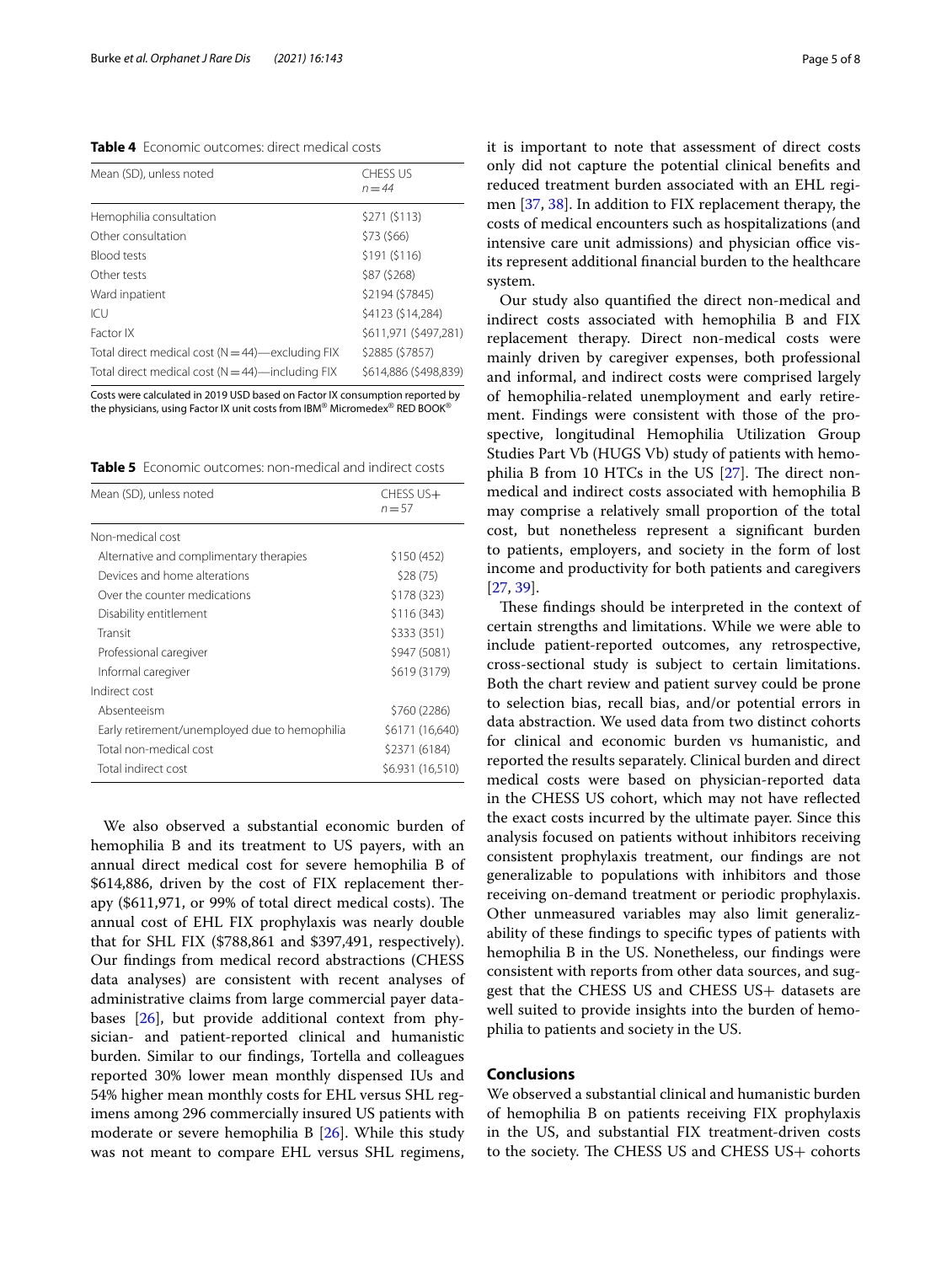provided important insights for personalized patient care and population health management. Despite recent therapeutic advances in the treatment of severe hemophilia B, tangible unmet needs remain to better serve patients with this lifelong condition in a sustainable manner.

# **Methods**

# **Study design**

Following a similar design and methodology as the original CHESS study in Europe [[30\]](#page-7-1), CHESS US is a cross-sectional database of information extracted from medical record notes and physician-reported information, by hematologists and hemophilia care providers for adults with severe hemophilia A or B in the US. Patient demographics, symptoms, treatment information and healthcare resource use for 576 patients was abstracted by 100 hemophilia care providers into a patient record form (PRF). Providers were recruited between 2017 and 2018. Each provider completed a PRF form with at least 12 months of retrospective data from each patient [[30\]](#page-7-1).

To supplement the CHESS US database, CHESS US+ is a separate, cross-sectional database of patient-reported information and outcomes provided by adult patients with hemophilia A or B using a patient panel approach. Participants used a secure web-based platform to complete a patient self-completion (PSC) form and respond to patient-reported outcome measures. The questionnaire collected information on out-of-pocket expenditures for transportation, alternative and complimentary therapy (i.e., physical rehabilitation), and impact on productivity and attendance at work. All forms were completed in 2019 and captured a retrospective period of 12 months.

The CHESS US and CHESS US+ sample populations were drawn in approximate proportions to those with hemophilia A or B in the US population  $[40]$  $[40]$ . This study was governed and approved by the University of Chester Ethics Committee in partnership with the National Hemophilia Foundation (NHF). All data were pseudonymized.

# **Study population**

The population for this analysis included patients from CHESS US and CHESS US+ with severe hemophilia B and no medical history of FIX inhibitors who were treated with continuous FIX prophylaxis. We excluded patients treated with on-demand therapy, patients without information on type of FIX treatment (SHL or EHL), patients who received intermittent prophylaxis, and patients whose prophylactic dose was below 15 IU/kg (which was likely associated with data entry errors).

# **Study outcomes and analyses**

Clinical outcomes included ABR, bleed-related hospitalizations, and joint health from CHESS US, and patientreported chronic pain from CHESS US+. Joint health was captured using both 'target joints' based on the International Society on Thrombosis and Haemostasis (ISTH) defnition [\[41\]](#page-7-12) and 'problem joints' based on a clinician and patient consensus defnition on chronically damage joints [\[42\]](#page-7-13). In this case, a 'problem joint' was defned as any joint that has been permanently damaged as a result of a bleeding disorder, with or without persistent bleeding, and may involve chronic pain and/or limited range of movement due to compromised joint integrity such as chronic synovitis and/or hemophilic arthropathy [\[42](#page-7-13)]. Patients reported chronic pain over the last 12 months on a scale of 0–10 where 0 indicated "no pain" and 10 indicated "extreme pain." Comorbidities were reported by physicians based on review of the medical chart for CHESS US, and by patient-reported responses regarding current diagnoses in CHESS US+ ("Are you currently diagnosed with any of the following conditions? [Check all that apply]").

Humanistic outcomes from CHESS US+ included HRQoL and the impact of hemophilia B on daily life and physical activity. HRQoL was measured using the Euro-QoL 5-Dimension 5-Level (EQ-5D-5L) with utility values derived from the recently published US value set [\[43\]](#page-7-14).

Economic outcomes included FIX usage and direct medical costs from CHESS US, and non-medical and indirect costs from CHESS US+. All costs were reported in 2019 USD  $(\$)$ . The annual cost of FIX treatment was calculated based on FIX usage from CHESS US and FIX unit costs from IBM® Micromedex® RED BOOK® [[44\]](#page-7-15). Direct medical costs included FIX consumption, consultations with hemophilia specialists and the multidisciplinary team, testing, hospital stay and ICU use. Non-medical costs included expenses such as use of professional caregiving, travelling to the Hemophilia Treatment Center (HTC), alternative and complimentary therapies, devices and home alterations, over the counter medications, transfer payments, professional and informal caregiving, and transit costs. Indirect costs comprised the cost associated with absenteeism, presenteeism, and early retirement/forced unemployment due to disease burden, and were valued using the human capital approach. Productivity costs (losses) estimated the value of lost time from work due to haemophilia-related absenteeism and long-term disability using patientreported work impairment and mean reported earnings at a national level.

All outcomes were summarized using descriptive statistics. Results are presented as means with standard deviations for continuous variables or as number and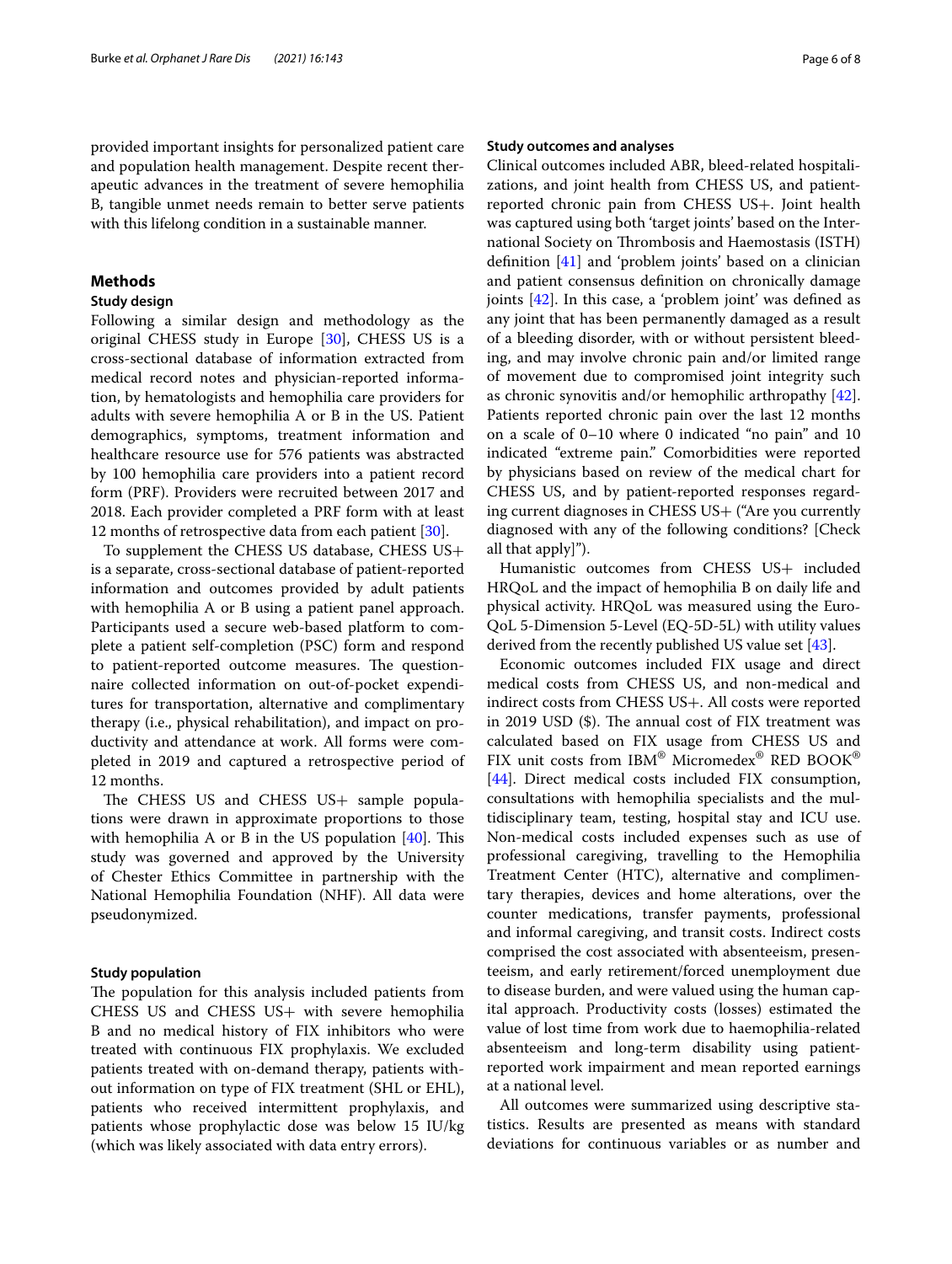# proportion of patients for categorical variables. All analyses were conducted using Stata 16.

#### **Acknowledgements**

Medical writing assistance was provided by Jeff Frimpter, MPH, of Integrative Life Sciences, sponsored by HCD Economics.

# **Authors' contributions**

TB, SA and JO designed the study, and collected, analyzed and interpreted the data. EKS and NL contributed to study design and interpretation of the data. All authors read and approved the fnal manuscript.

## **Funding**

This study was sponsored by uniQure Inc. EKS and NL, employees of uniQure Inc, participated in the study design, interpretation of fndings, and development of the manuscript.

#### **Availability of data and materials**

The data that support the fndings of this study may be available from HCD Economics, Ltd but restrictions apply to the availability of these data, which were used under license for the current study, and so are not publicly available. Data may be available from the authors upon reasonable request and with permission of HCD Economics Ltd.

# **Declarations**

# **Ethics approval and consent to participate**

This study was approved by the Research Ethics Sub Committee of the Faculty of Health and Social care within the University of Chester and conducted in correspondence with regional and relevant guidelines, in partnership with the National Hemophilia Foundation (NHF) in the United States. Consultative discussions regarding research design were held with the NHF to ensure relevance and adequacy of the research questions, objectives and methods. Patient consent for use of clinical data was not required (as per European Pharmaceutical Market Research Association (EPhMRA) guidelines). Patient consent was obtained via tick box selection for the patient-reported element of the study.

#### **Consent for publication**

Not applicable.

### **Competing interests**

TB, SA and JO are employees of HCD Economics, which received funding for this study from uniQure Inc. EKS and NL are employees of uniQure Inc, which sponsored the study.

# **Author details**

<sup>1</sup> HCD Economics, Daresbury, UK.<sup>2</sup> Faculty of Health and Social Care, University of Chester, Chester, UK.<sup>3</sup> uniQure Inc, 113 Hartwell Avenue, Lexington, MA 02421, USA.

# Received: 20 December 2020 Accepted: 9 March 2021

### **References**

- <span id="page-6-0"></span>1. Srivastava A, Santagostino E, Dougall A, et al. WFH guidelines for the management of hemophilia, 3rd edition. Haemophilia. 2020;26(S6):1–158.
- <span id="page-6-1"></span>2. National Center for Health Statistics. Centers for Diseases Control and Prevention. Mortality statistics. [https://www.cdc.gov/nchs/nvss/death](https://www.cdc.gov/nchs/nvss/deaths.htm) [s.htm](https://www.cdc.gov/nchs/nvss/deaths.htm). Accessed 25 February 2020.
- <span id="page-6-2"></span>3. Berntorp E, Shapiro AD. Modern haemophilia care. Lancet. 2012;379(9824):1447–56.
- <span id="page-6-3"></span>4. Osooli M, Lövdahl S, Steen Carlsson K, et al. Comparative burden of arthropathy inmild haemophilia: a register-based study in Sweden. Haemophilia. 2017;23(2):e79–86.
- 5. Peerlinck K, Jacquemin M. Mild haemophilia: a disease with many faces and many unexpected pitfalls. Haemophilia. 2010;16(Suppl 5):100–6.
- <span id="page-6-4"></span>philia. 2017;23(4):e287–93. 7. Soucie JM, Monahan PE, Kulkarni R, et al. The frequency of joint hemorrhages and procedures in nonsevere hemophilia A vs B. Blood Adv. 2018;2(16):2136–44.
- <span id="page-6-5"></span>8. Warren BB, Thornhill D, Stein J, et al. Young adult outcomes of childhood prophylaxis for severe hemophilia A: results of the Joint Outcome Continuation Study. Blood Adv. 2020;4(11):2451–9.
- 9. Fischer K, Valentino L, Ljung R, Blanchette V. Prophylaxis for severe haemophilia: clinical challenges in the absence as well as in the presence of inhibitors. Haemophilia. 2008;14(Suppl 3):196–201.
- 10. O'Hara J, Sima CS, Frimpter J, et al. Long-term outcomes from prophylactic or episodic treatment of haemophilia A: a systematic review. Haemophilia. 2018;24(5):e301–11.
- <span id="page-6-6"></span>11. Mason JA, Parikh S, Tran H, Rowell J, McRae S. Australian multicentre study of current real-world prophylaxis practice in severe and moderate haemophilia A and B. Haemophilia. 2018;24(2):253–60.
- <span id="page-6-7"></span>12. Gringeri A, Mantovani L, Mackensen SV. Quality of life assessment in clinical practice in haemophilia treatment. Haemophilia. 2006;12(Suppl 3):22–9.
- 13. Holstein K, van Mackensen S, Bokemeyer C, Langer F. The impact of bleeding disorders on the socioeconomic status of adult patients. Hamostaseologie. 2018;38(3):150–7.
- <span id="page-6-8"></span>14. O'Hara J, Walsh S, Camp C, et al. The impact of severe haemophilia and the presence of target joints on health-related quality-of-life. Health Qual Life Outcomes. 2018;16(1):84.
- <span id="page-6-9"></span>15. Cavazza M, Kodra Y, Armeni P, et al. Social/economic costs and quality of life in patients with haemophilia in Europe. Eur J Health Econ. 2016;17(Suppl 1):53–65.
- <span id="page-6-10"></span>16. Kodra Y, Cavazza M, Schieppati A, et al. The social burden and quality of life of patients with haemophilia in Italy. Blood Transfus. 2014;12(Suppl 3):s567–75.
- <span id="page-6-11"></span>17. Castaman G. The benefts of prophylaxis in patients with hemophilia B. Expert Rev Hematol. 2018;11(8):673–83.
- 18. Fischer K, Lewandowski D, Janssen MP. Modelling lifelong efects of diferent prophylactic treatment strategies for severe haemophilia A. Haemophilia. 2016;22(5):e375–82.
- 19. Malec LM, Cheng D, Witmer CM, et al. The impact of extended half-life factor concentrates on prophylaxis for severe hemophilia in the United States. Am J Hematol. 2020;95(8):960–5.
- <span id="page-6-12"></span>20. Manco-Johnson MJ, Lundin B, Funk S, et al. Effect of late prophylaxis in hemophilia on joint status: a randomized trial. J Thromb Haemost. 2017;15(11):2115–24.
- <span id="page-6-13"></span>21. Darby SC, Kan SW, Spooner RJ, et al. Mortality rates, life expectancy, and causes of death in people with hemophilia A or B in the United Kingdom who were not infected with HIV. Blood. 2007;110(3):815–25.
- <span id="page-6-14"></span>22. Schrijvers LH, Beijlevelt-van der Zande M, Peters M, et al. Adherence to prophylaxis and bleeding outcome in haemophilia: a multicentre study. Br J Haematol. 2016;174(3):454–60.
- <span id="page-6-15"></span>23. Thornburg CD, Duncan NA. Treatment adherence in hemophilia. Patient Prefer Adher. 2017;11:1677.
- <span id="page-6-16"></span>24. Escobar M, Santagostino E, Mancuso ME, et al. Switching patients in the age of long-acting recombinant products? Expert Rev Hematol. 2019;12(Suppl 1):1–13.
- 25. Lambert T, Benson G, Dolan G, et al. Practical aspects of extended half-life products for the treatment of haemophilia. Ther Adv Hematol. 2018;9(9):295–308.
- <span id="page-6-18"></span>26. Tortella BJ, Alvir J, McDonald M, et al. Real-world analysis of dispensed IUs of coagulation factor IX and resultant expenditures in hemophilia B patients receiving standard half-life versus extended half-life products and those switching from standard half-life to extended half-life products. J Manag Care Spec Pharm. 2018;24(7):643–53.
- <span id="page-6-17"></span>27. Chen CX, Baker JR, Nichol MB. Economic burden of illness among persons with hemophilia B from HUGS Vb: examining the association of severity and treatment regimens with costs and annual bleed rates. Value Health. 2017;20(8):1074–82.
- <span id="page-6-19"></span>28. Li N, Sawyer EK, Maruszczyk K, et al. Economic burden of hemophilia B in the US: a systematic literature review. J Drug Assess. 2019;8(Suppl 1):28.